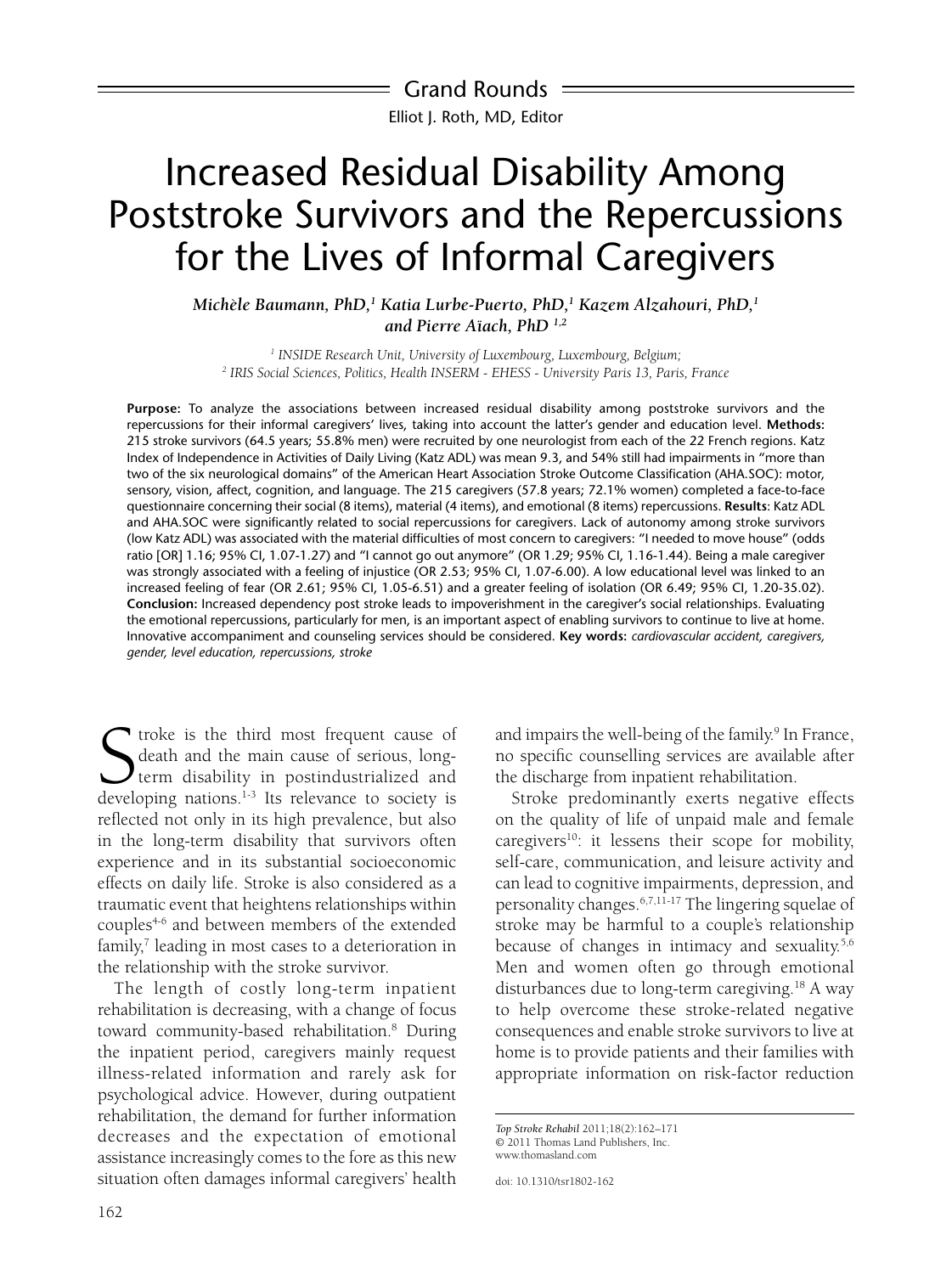and positive coping strategies to prevent future stroke<sup>12</sup> and to actively encourage them to adopt a healthy lifestyle.<sup>13,15,19</sup> Caregiving involves several aspects of human behavior.<sup>20</sup> Caregivers need not only information that will help them understand the changes that the stroke onset has brought in their family life, but also access to professional advice on how to handle the experience of caregiving.<sup>18,21</sup>

A wide range of literature on caregiving has focused on the "gendered styles of care,"22 claiming that caregivers act and react differently according to their gender identity, regardless of their relationship to the recipient.<sup>19,23</sup> Male caregiving is generally described as managerial and instrumental, while female caregiving is seen as intimately connected with the maintenance of family relationships.<sup>22</sup> According to this viewpoint, the stroke onset brings a series of readjustment processes within the couple concerning the family roles each member used to assume.<sup>16</sup> The way couples undertake these adaptation processes is influenced by the attitudes of each spouse and by the dominant societal values.<sup>24</sup> Moreover, as family adaptation processes continue through the chronic illness evolution, the needs that caregivers of stroke survivors have for professional assistance may change over the course of rehabilitation and will feature gender- and age-specific differences. However, this gender- and age-specific differential is controversial; for example, research conducted in Germany found that women asked for professional assistance much more often than did men,<sup>9</sup> whereas a study in Japan reported the reverse. $25$ 

At 1 year after the stroke event (the minimum period of time since the stroke onset required for participation in our research), stroke survivors have generally been discharged home from the hospital. By then, stroke-related alterations within their social relationships and their family's economic and professional situation have more or less stabilized. As the informal caregivers' needs vary according to the particular recipientgiver relationship, this study aims to analyze the relationship between increased residual disability among post stroke survivors and the social, material, and emotional repercussions for their informal caregivers' lives, taking into account the gender and education level of the caregivers.

## **Methods**

#### **Population of poststroke survivors**

This study is part of a wider national descriptive survey of survivors undertaken in France among the general population aged over 18 years who suffered a stroke at least 1 year previously.<sup>26</sup> Using the French network of the Catherine Delannoy Private Institute (CDPI), one neurologist in the principal town of each of 22 French regions invited the first 10 patients who came to purchase medication for their stroke. The CDPI investigator research practitioner obtained 215 post stroke survivor participants who were receiving care, living at home, and willing to give written consent (inclusion criteria). Poststroke survivors were excluded if they were dependent on a caregiver before the stroke, lived in a residential home, or had a terminal or psychiatric illness that, in the researcher's judgment, made their participation in this study inappropriate.

# **Study design and measures of poststroke survivors' level of autonomy**

Using face-to-face structured interviews, the CDPI investigator practitioner collected data covering sociodemographic characteristics and information on residual disability after the stroke, which was measured with the following 2 tools.

The American Heart Association Stroke Outcome Classification (AHA.SOC) is a validated system that documents stroke-related neurological impairments and disabilities in a single summary score covering 6 domains: motor, sensory, vision, affect, cognition, and language.<sup>27</sup> The number of deficiency domains affected was regrouped in 3 categories: 1 domain impaired, 2 domains impaired, and more than 2 domains impaired.

The Katz Index of Independence in Activities of Daily Living (ADL), commonly referred to as the Katz ADL, assesses functional status in terms of the stroke survivor's ability to independently carry out daily life activities. This index scores adequacy of performance in 6 functions (bathing, dressing, toileting, transferring, continence, and feeding) from A (*independent in all items*) to G (*completely dependent*).28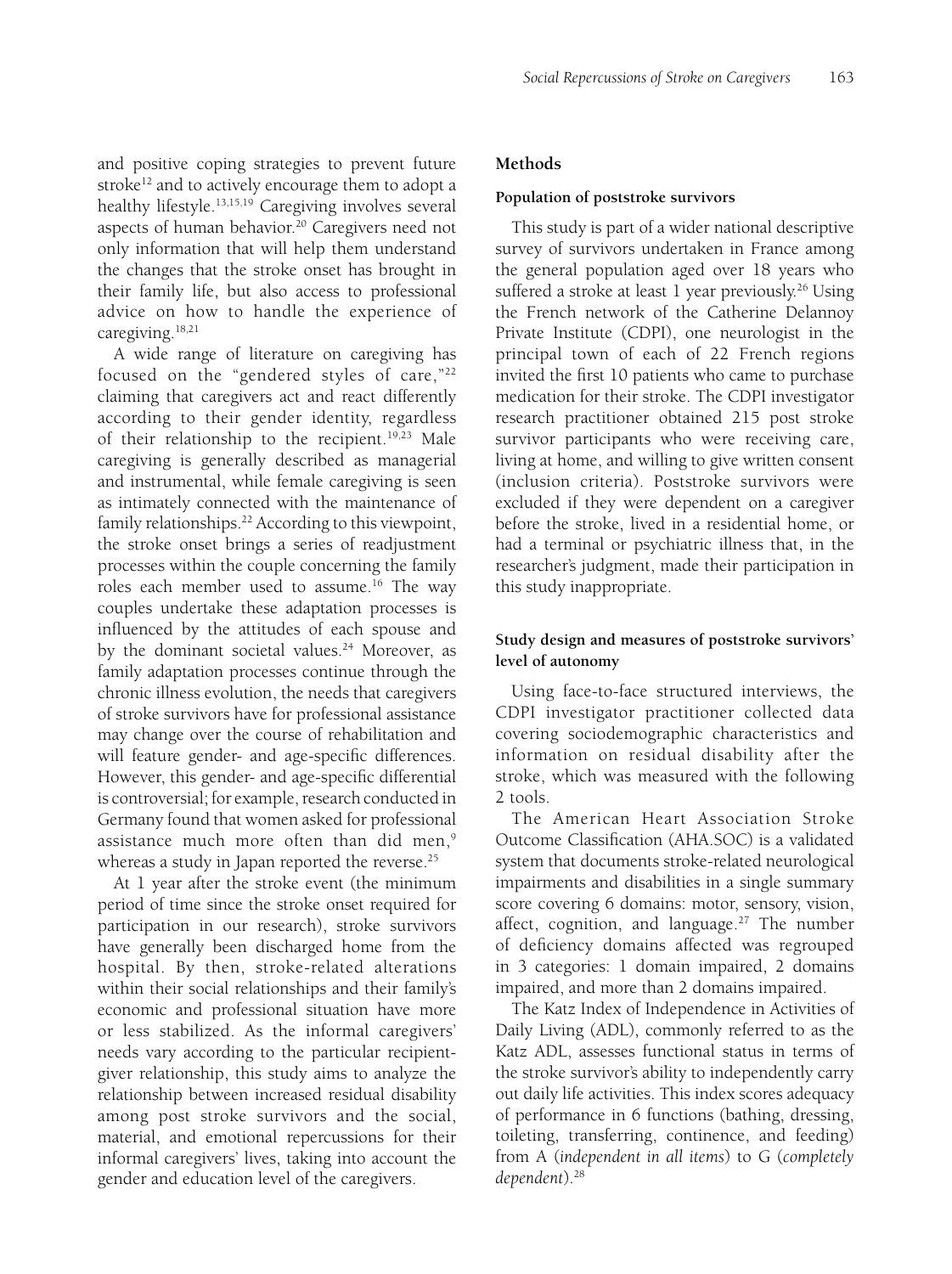## **Population of informal caregivers**

The 215 post stroke survivors were asked to identify their main caregiver, who was then asked to voluntarily evaluate the consequences of his/her caring role. The informal caregiver was defined as "the person who had the main responsibility for everyday activity of the post stroke survivor." He/she could be a spouse, a son, a daughter, or a friend but not a nursing home staff member. Specifically trained professional interviewers from a polling company interviewed the caregivers (all of whom had given their consent to take part in the study), meeting them in the caregivers' homes.

# **Study design and measures of repercussions for caregivers**

Using face-to-face structured interviews, male and female research nurses collected data covering sociodemographic characteristics and information on the social, material, and emotional repercussions for the caregivers' lives. Two groups of data were collected by a cross-sectional survey, applying a quantitative research approach.

Sociodemographic characteristics recorded were gender, occupational status, relationship with the care recipient, and the type of help provided. Occupational status was classified as "nonmanual," "manual," or "unemployed" and educational level as "primary education" (less than 8 years of education), "some secondary education" (from 9 to 11 years), and "completed secondary education" (more than 12 years including college or university level).

Items representing the stroke-related repercussions for the caregivers' lives were elaborated after having carried out an exploratory qualitative pilot study (phase 1) with 10 stroke survivor-caregiver pairs.<sup>4</sup> Items for the questionnaire using this survey (phase 2) were built, tested, and classified by experts. They concerned social (8 items), material (4 items), and emotional (8 items) repercussions for the caregivers (see **Table 3**). The level of agreement regarding the list of proposed assertions was assessed according to 4 possible responses: "completely agree," "broadly agree," "broadly disagree," and "completely disagree."

## **Ethical aspects**

Informed consent was obtained before each interview, and the study protocol was approved by the French National Committee for the Protection of Confidential Information at the *Commission Nationale de l'Informatique et des Libertés.* Poststroke survivors and caregivers were visited at home and received financial compensation for their time. This is a common practice in research in France, widely used by the CDPI. It enables contact to be made with patients who are not followed by hospitals, and it facilitates interviews carried out in the interviewee's home.

## **Statistical analysis**

Quantitative outcome variables were compared using Student *t* test and the Mann-Whitney test, and categorical variables were compared using the chi-square test or Fisher exact tests. Two-tailed tests were applied with a significance threshold of 0.05. Responses to repercussions items were classified as "agree" (completely agree and broadly agree) or "disagree" (broadly disagree and completely disagree). Two models of multiple logistic regression were then adjusted for each of these items in order to estimate (a) the effects of the stroke survivor's functional status (Katz-ADL) and the number of neurological deficiency domains (AHA.SOC), adjusted for the age and the gender of the stroke survivor and the age, gender, educational level, and professional activity of the caregiver; and (b) the effects of the caregiver's gender and educational level, adjusted for the stroke survivor's age, gender, number of neurological deficiencies, and functional status, and the caregiver's age and professional activity. The multiple logistic regression model was used to estimate the effects of those factors on the probability of caregiver interviewees agreeing with each of the repercussions sentences, by adjusting for the likely confounding factors. The level of statistical significance used in the whole analysis was  $P \leq .05$ .

## **Results**

#### **Poststroke survivors' characteristics**

There were 215 poststroke survivors (mean age 64.5 years; range, 21 to 98 years), 55.8% of them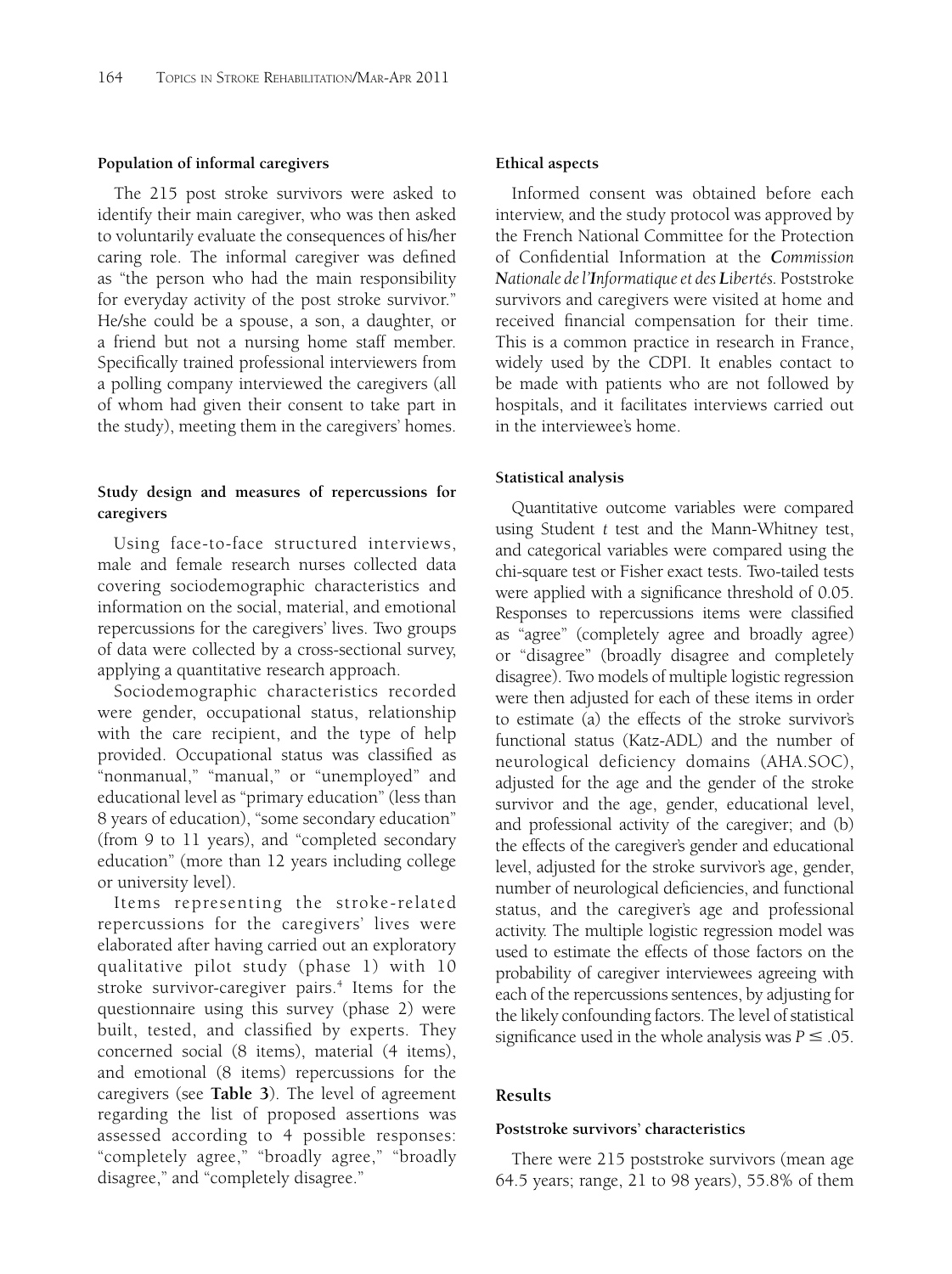| Social Repercussions of Stroke on Caregivers | 165 |
|----------------------------------------------|-----|
|                                              |     |

**Table 2.** Main informal caregiver characteristics

|                          | Patients $(n=215)$ |          |
|--------------------------|--------------------|----------|
| Characteristics          | n                  | ℅        |
| Gender                   |                    |          |
| Female                   | 95                 | 44.2     |
| Male                     | 120                | 55.8     |
| Mean age (SD)            |                    |          |
| Female                   | 64 (14.7)          |          |
| Male.                    | 64.8 (13.6)        |          |
| Time since stroke, years |                    |          |
| $1 - 5$                  | 117                | 54.4     |
| $6 - 10$                 | 63                 | 29.3     |
| >10                      | 35                 | 16.3     |
| Neurological deficiency  |                    |          |
| (AHA.SOC domains)        |                    |          |
| 1 domain impaired        | 49                 | 22.8     |
| 2 domains impaired       | 50                 | 23.2     |
| More than 2 domains      | 116                | 54       |
| Mean Katz ADL score (SD) |                    |          |
| Female                   |                    | 9.7(4.3) |
| Male                     | 9(3.9)             |          |

#### **Table 1.** Poststroke survivors' characteristics

*Note:* AHA.SOC = American Heart Association Stroke Outcome Classification; Katz ADL = Katz Index of Independence in Activities of Daily Living.

were men, who volunteered to participate in this survey (**Table 1)**. The time after the stroke was 1 to 5 years in 54.4% of the interviewees. More than half of the survivors (54%) remained impaired in more than 2 AHA.SOC domains. The mean reported disability, as measured by the Katz ADL, was 9.3 (median 7; range, 6 to 18).

#### **Caregivers' characteristics**

The 215 informal main caregivers (mean age, 57.8 years; range, 21 to 98 years) were, on average, 7 years younger than the poststroke survivors; 43% of them were aged 65 years or more (**Table 2**). The majority were women (72.1%) and 93% were members of the poststroke survivor's family: 67.9% were the spouse, and 19.5% were a son or daughter. Among the whole population of participants, 66.5% had completed at least 9 years of education.

# **Relationship between the survivors' status and impairment and the repercussions for the caregivers**

Number of neurological domains impaired and the poststroke survivors' ability to independently perform ADLs strongly determined the social

|                              |     | Caregivers $(n = 215)$ |  |
|------------------------------|-----|------------------------|--|
| Characteristics              | n   | $\%$                   |  |
|                              |     |                        |  |
| Gender                       |     |                        |  |
| Female                       | 155 | 72.1                   |  |
| Male                         | 60  | 27.9                   |  |
| Mean age (SD)                |     |                        |  |
| Female                       |     | 57.8 (14.2)            |  |
| Male                         |     | 57.9 (13.2)            |  |
| Caregiver relationship with  |     |                        |  |
| stroke survivor              |     |                        |  |
| Wife/husband                 | 146 | 67.9                   |  |
| Son/daughter                 | 42  | 19.5                   |  |
| Sibling                      | 6   | 2.8                    |  |
| Parent                       | 6   | 2.8                    |  |
| Other                        | 15  | 7.0                    |  |
| <b>Education</b> level       |     |                        |  |
| Primary education (8 years   | 72  | 33.5                   |  |
| or less)                     |     |                        |  |
| Some secondary education     | 55  | 25.6                   |  |
| $(9-11 \text{ years})$       |     |                        |  |
| Completed secondary          | 88  | 40.9                   |  |
| education (12 years or more) |     |                        |  |
| Occupational activity        |     |                        |  |
| Nonmanual                    | 58  | 27                     |  |
| Manual                       | 62  | 28.8                   |  |
| Not working                  | 95  | 44.2                   |  |

consequences of the care provided by the caregivers (**Table 3**). Increased dependency and an increased number of domains of dependency (AHA.SOC) were positively associated with the informal caregivers' perception of facing increasing and nearly unbearable social problems. However, less predictably, most values of adjusted odd ratio (OR) for social repercussion items increased when neurological impairment rose from 1 impaired domain to 2 impaired domains and more than 2 impaired domains, showing that the aspect that informal caregivers found hardest to bear was the decline in the mental health of their stroke-survivor relative. A low level of autonomy (Katz ADL) of the survivor was associated with the material difficulties that tended to be of principal concern for the caregivers: "I needed to move house" (OR 1.16; 95% CI, 1.07-1.27) and "I cannot go out any more" (OR 1.29; 95% CI, 1.16-1.44).

# **Relationship between the educational level and gender of caregivers and the repercussions on their lives**

Caregivers' educational level and gender were significant determinants of the emotional impact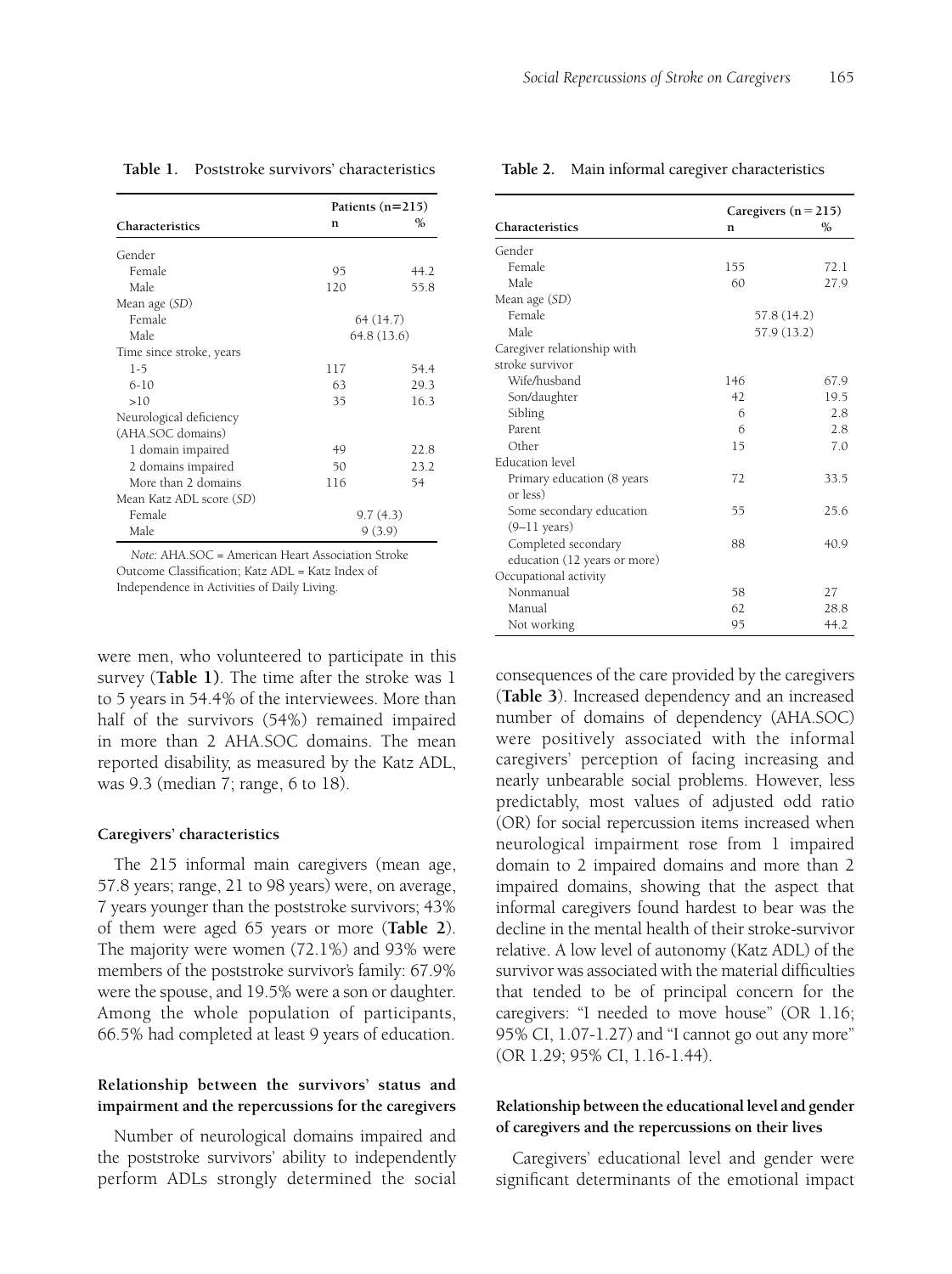|                                                                          |                   | No. of neurological domains impaired (AHA.SOC) |                               |  |
|--------------------------------------------------------------------------|-------------------|------------------------------------------------|-------------------------------|--|
| Repercussions                                                            | Katz ADL          | 2 domains / 1 domain                           | More than 2 domains /1 domain |  |
| Social                                                                   |                   |                                                |                               |  |
| The stroke caused considerable<br>repercussion in my family              | $1.16(1.06-1.27)$ | NS                                             | $2.19(1.02 - 4.72)$           |  |
| The stroke weakened family<br>contacts                                   | <b>NS</b>         | <b>NS</b>                                      | <b>NS</b>                     |  |
| The stroke is often a cause of<br>distance problems with the<br>children | $1.15(1.04-1.27)$ | <b>NS</b>                                      | $4.66(1.34-16.1)$             |  |
| We had few demonstrations of<br>sympathy                                 | <b>NS</b>         | <b>NS</b>                                      | <b>NS</b>                     |  |
| We lost many friends                                                     | $1.16(1.06-1.28)$ | <b>NS</b>                                      | $3.22(1.22 - 8.50)$           |  |
| Social life is not as it was                                             | $1.20(1.10-1.32)$ | <b>NS</b>                                      | $3.07(1.18-8.00)$             |  |
| Friends are bothered                                                     | $1.16(1.06-1.28)$ | $3.36(1.15-9.81)$                              | $4.15(1.58-10.91)$            |  |
| It takes time to do simple things                                        | $1.18(1.06-1.31)$ | <b>NS</b>                                      | 3.12 (1.43-6.81)              |  |
| Material                                                                 |                   |                                                |                               |  |
| I needed to move house                                                   | $1.16(1.07-1.27)$ | <b>NS</b>                                      | <b>NS</b>                     |  |
| I cannot go out anymore                                                  | $1.29(1.16-1.44)$ | <b>NS</b>                                      | <b>NS</b>                     |  |
| I have difficulty with access to the<br>house                            | <b>NS</b>         | 3.21 (1.29-7.99)                               | NS                            |  |
| I had to modify my professional<br>activity                              | <b>NS</b>         | <b>NS</b>                                      | <b>NS</b>                     |  |
| Emotional                                                                |                   |                                                |                               |  |
| Abandonment (rejection) by others                                        | $1.17(1.05-1.31)$ | NS                                             | NS.                           |  |
| Anxiety                                                                  | <b>NS</b>         | <b>NS</b>                                      | <b>NS</b>                     |  |
| Weakness                                                                 | <b>NS</b>         | NS                                             | NS                            |  |
| Injustice                                                                | <b>NS</b>         | NS                                             | $3.16(1.30 - 7.67)$           |  |
| Deep isolation                                                           | $1.37(1.17-1.61)$ | <b>NS</b>                                      | NS                            |  |
| Fear                                                                     | <b>NS</b>         | NS                                             | <b>NS</b>                     |  |
| Regression                                                               | <b>NS</b>         | NS                                             | NS.                           |  |
| Depression                                                               | <b>NS</b>         | <b>NS</b>                                      | <b>NS</b>                     |  |

**Table 3.** Effects of poststroke survivors' functional status and number of neurological deficiency domains on the repercussions for the informal caregivers' life [adjusted odds ratio and 95 % confidence interval  $(Cl)^*$ ]

*Note:* All values given as adjusted odds ratio (95% CI). Variables for adjustment were gender and age of survivors and gender, age, education level, and occupational activity of caregivers.  $NS =$  nonsignificant.

of caring (**Table 4**). Being a male caregiver was strongly associated with a feeling of injustice (OR 2.53; 95% CI, 1.07-6.00). A low educational level was linked to increased feelings of fear (OR 2.61; 95% CI, 1.05-6.51), and a higher level of feelings of isolation (OR 6.49; 95% CI, 1.20-35.02). Caregivers' gender had no apparent effect on the material impact, after adjustment for their care recipients' characteristics. The degree of autonomy of the stroke survivors was a better indicator. Moreover, the data did not support any association between the caregivers' educational level and the material and social difficulties arising from care-related work.

#### **Discussion**

Functional status and stroke-related neurological impairment affected informal caregivers' material conditions and emotional well-being. Both were determinants of increased social problems. Stroke causes disability in ADL, cognitive alteration, and behavioral disturbance, all of which increase the informal caregiving workload.29-31 It should be noted, however, that the survey sample included many poststroke survivors whose functional status was not severely limited. Katz ADL scores were low, reflecting minor stroke. However, people who were affected by a minor stroke and had no functional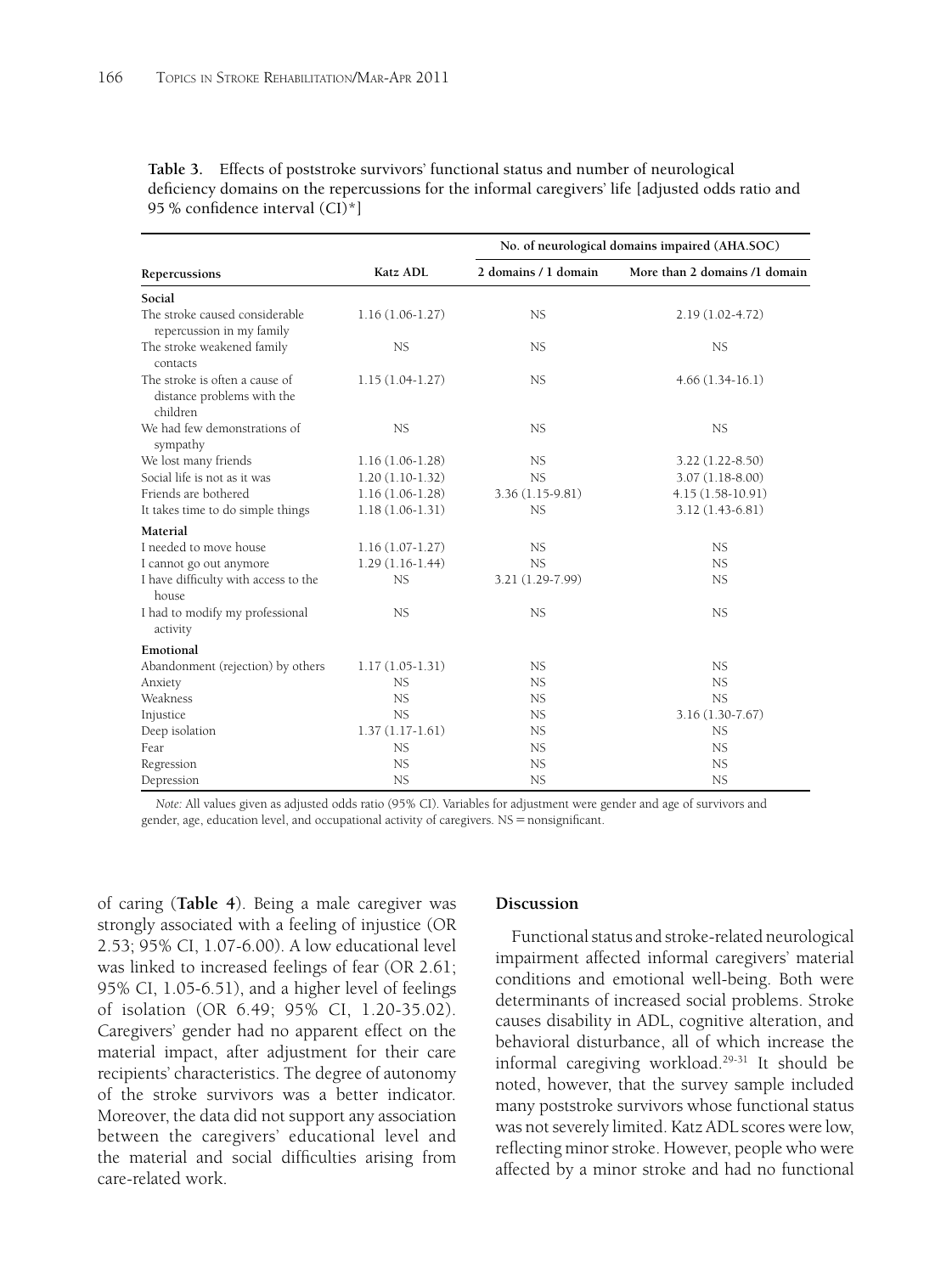|                                                              |                   | <b>Educational level</b>      |                                     |  |
|--------------------------------------------------------------|-------------------|-------------------------------|-------------------------------------|--|
| Repercussions                                                | Gender (F/M)      | 9-11 years/8 years<br>or less | 12 years or more/8 years<br>or less |  |
| Social                                                       |                   |                               |                                     |  |
| The stroke caused considerable disruption in<br>my family    | <b>NS</b>         | <b>NS</b>                     | <b>NS</b>                           |  |
| The stroke weakened family contacts                          | <b>NS</b>         | NS                            | <b>NS</b>                           |  |
| The stroke is often a cause of problems with<br>the children | <b>NS</b>         | $0.29(0.10-0.85)$             | <b>NS</b>                           |  |
| We had few demonstrations of sympathy                        | <b>NS</b>         | <b>NS</b>                     | <b>NS</b>                           |  |
| We lost many friends                                         | <b>NS</b>         | <b>NS</b>                     | <b>NS</b>                           |  |
| Social life is not as it was                                 | <b>NS</b>         | <b>NS</b>                     | <b>NS</b>                           |  |
| Friends are bothered                                         | <b>NS</b>         | $0.34(0.14-0.83)$             | <b>NS</b>                           |  |
| It takes time to do simple things                            | <b>NS</b>         | <b>NS</b>                     | <b>NS</b>                           |  |
| Material                                                     |                   |                               |                                     |  |
| I needed to move house.                                      | <b>NS</b>         | <b>NS</b>                     | <b>NS</b>                           |  |
| I am unable to go out anymore                                | <b>NS</b>         | $0.40(0.17-0.96)$             | <b>NS</b>                           |  |
| I have difficulty with access to the house                   | <b>NS</b>         | <b>NS</b>                     | <b>NS</b>                           |  |
| I had to modify my professional activity                     | <b>NS</b>         | NS                            | <b>NS</b>                           |  |
| Emotional                                                    |                   |                               |                                     |  |
| Abandonment (rejection) by others                            | <b>NS</b>         | NS                            | <b>NS</b>                           |  |
| Anxiety                                                      | $0.39(0.17-0.88)$ | <b>NS</b>                     | <b>NS</b>                           |  |
| Weakness                                                     | <b>NS</b>         | NS.                           | <b>NS</b>                           |  |
| Injustice                                                    | $2.53(1.07-6.00)$ | <b>NS</b>                     | <b>NS</b>                           |  |
| Deep isolation                                               | <b>NS</b>         | <b>NS</b>                     | $6.49(1.20-35.02)$                  |  |
| Fear                                                         | <b>NS</b>         | <b>NS</b>                     | $2.61(1.05-6.51)$                   |  |
| Regression                                                   | <b>NS</b>         | <b>NS</b>                     | <b>NS</b>                           |  |
| Depression                                                   | <b>NS</b>         | <b>NS</b>                     | <b>NS</b>                           |  |

**Table 4.** Variations of the repercussions on informal caregivers' lives according to their gender and educational level

*Note:* All values given as adjusted odds ratio (95% CI). Variables for adjustment were gender, age, number of neurological deficiency domains (American Heart Association Stroke Outcome Classification [AHA.SOC]) and Katz Index of Independence in Activities of Daily Living (Katz ADL) score of survivors and age and occupational activity of caregivers.  $NS =$  nonsignificant.

physical impairments still experienced less visible disabilities such as mental fatigue, emotional alterations, and difficulties with concentration and memory,<sup>32</sup> which were considered by their caregivers to be a major impediment to continuing with the lifestyle and maintaining the material life conditions they were used to.

The caregivers surveyed knew what to expect in relation to their recipients' behavior, mood, and functional ability. In line with previous research, $20$ caregivers understood the requirements of caring and were able to calculate and estimate the impact of a progressive deterioration of their health and autonomy, making them react with anxiety to changes in the recipients' condition or events beyond their control. Poststroke survivors and their caregivers may have been very concerned about the risk of another, possibly more devastating, stroke event.

As regards the different experience of caregiving between men and women, in our study women reported difficulty with physically demanding care provision tasks, whereas men described a sense of social injustice. This may be explained by the emphasis men gave to the stroke-related repercussions on their lifestyle.32 Compared to men, more caregiving women were unemployed and considered caregiving their main activity; they also tended to carry out more intensive and complex caring tasks, as stated in previous studies.19,25 Among the informal caregivers who also had jobs, women reported greater difficulties than men in balancing care work with those responsibilities, to the point that relationships between family members were affected<sup>7</sup> and they had to make important changes in their occupational activity.6,19,33 In interpreting these data, it should be considered that 1 year after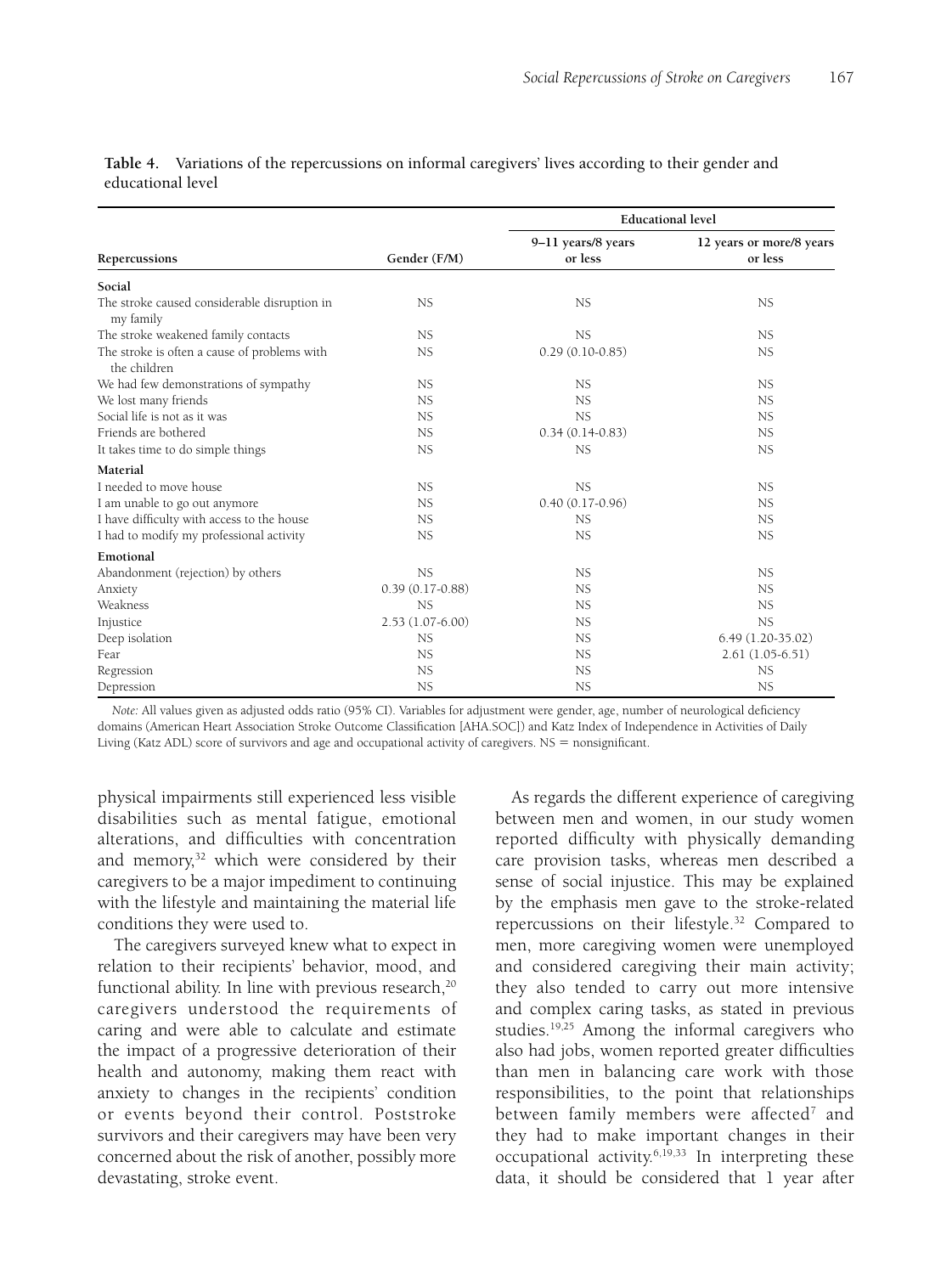stroke, informal caregivers often cross a transitional phase of psychological difficulties. As stated in a previous study, <sup>4</sup> the most serious problem for caregivers, who commonly suffer from anxiety and depression, is the overwhelming responsibility related to the role taken within the family.

The responsibility increases as the emotional involvement of the caregiver rises; our findings highlighted that subjective psychosocial wellbeing is more at risk among men, as women seem to more likely accept having to make personal sacrifices.<sup>18</sup> Hypothetically, this difference may be attributable to a gendered socialization regarding the sexual division of domestic care work that would prepare men less well than women to cope emotionally with the upheavals of a stroke and to build up more efficient relationships with health professionals. Here, we also have to consider the coverage, accessibility, and availability of institutional support provided at outpatient early rehabilitation. Caregiving could be seen as a means of performing gender,<sup>22</sup> namely, caregivers' beliefs and behavior would be strategies for negotiating a social setting or as tools for constructing gender relations.16,18,34 Such an understanding of caregiving brings in the need to consider generational changes and to apply a socioculturally sensitive approach.<sup>9,22</sup> Individuals' social, cultural, and economic environments influence adaptation to disability<sup>24</sup>; but here we also have to consider the structural arrangements societies make to improve the lives of people suffering from disabling chronic illness and of their informal caregivers.

# **Limitations and strengths of the study**

As the sample did not include the complete spectrum of poststroke survivors living at home, respondents were not representative of the overall population of stroke-affected users of the French health system. The study population comprised poststroke survivors who agreed to be interviewed by a researcher at their own home and their main informal caregivers. The method used thus entails limitations relating to the voluntary nature of recruitment, to data collection via questionnaires administered in faceto-face interview at home, and to the subjectivity of individual responses. Second, the questionnaire

may not have captured the full extent of potential influences on the caregivers' lives, including those exerted by medical care and the support provided by community care professionals. Last, poststroke survivors were recruited according to a certified medical diagnosis, but we relied on caregivers' assessments of functional status, rather than clinical reports, which may differ.

Finally, the survey data analysis did not identify any association between the caregivers' material situation after stroke and their educational level. It may support Baumann and Aïach's conclusion that a caregiver's educational level does not influence the perception of the repercussions of chronic illness on the material life conditions or access to social support.<sup>35</sup> If we consider gender and educational level to be determinants of social inequality in health, we cannot fail to be astonished by the absence of more links between them and the repercussions of the stroke event on family and social life. Further research is needed. We support the contention that making the most of this kind of quantitative research-based information requires triangulation with qualitative research methods.

# **Practical implications to improve poststroke care after discharge from inpatient rehabilitation**

Our study suggests that assessment of physical dependence and neurological impairment is a simplistic way of targeting intervention for caregivers. Some caregivers perceive themselves as being under considerable pressure to provide a high level of care with little support from professionals,<sup>36,37</sup> and the performance of gender is an important determinant of both perception and coping resources.22 Long-term medical care for stroke survivors should therefore include early identification of caregivers at risk of adverse health effects. Individual levels of subjective burden should be taken into consideration, along with objective measures of stroke-related burden, and social repercussions for the caregivers' life quality. 17,38-40

An important role for health care professionals is to help informal caregivers make the most of their skills, assist them in the transition from hospital to home, and provide support tailored to the family as they adapt to their new role. In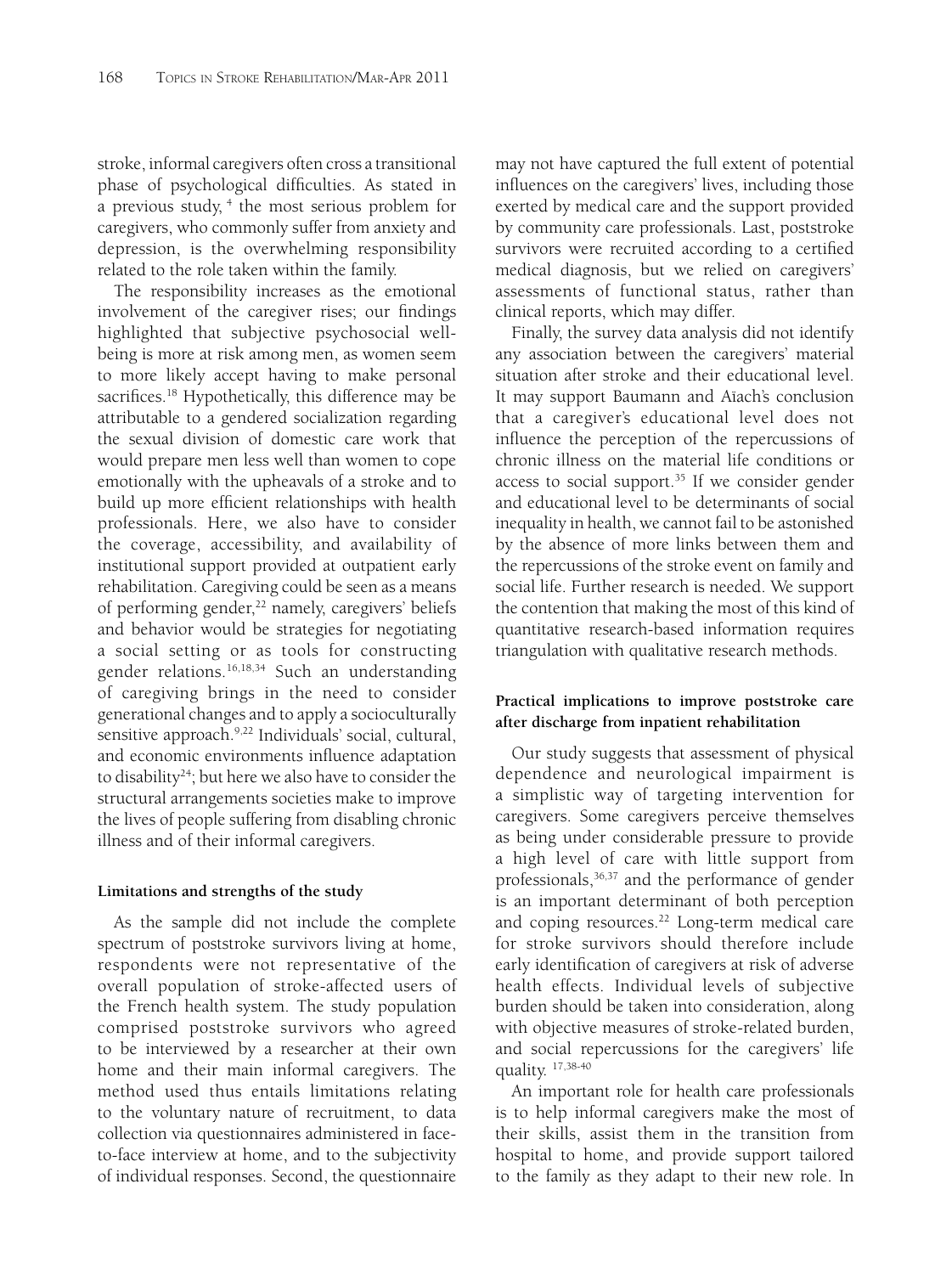planning outpatient care, our findings lead us to strongly endorse the recommendation that program planners, policy makers, and professional care providers must act together to provide accessible, affordable, and innovative family-based support services and programs.<sup>19, 31</sup> Although this point was well made a decade ago,<sup>15</sup> it has yet to be acted upon in France. It is worth highlighting that Section VI of the French Public Health Code recognizes accompaniment as part of therapeutic education. Adjusting health promotion initiatives and professional counselling to the families' needs would help reduce current and future caregivingrelated strains<sup>12</sup> and strengthen emotional links within the family support network.<sup>39</sup> When caregivers receive effective support (for instance, from a Web-based support group), the stroke event may also foster closer family ties and facilitate "being there" for one another.<sup>16</sup>

In designing professional assistance and offering it to caregivers, the performance of gender should be taken into account, as should medium- and long-term variations in the need for assistance.<sup>14</sup> Several measures have already been taken to offer assistance better matched to caregivers' needs. However, our data analysis suggests the need to introduce a more couple-based and subjective approach to more efficiently grasp the concrete life conditions and experiences of stroke-related changes of each recipient and caregiver pair, $21,37$ most of whom are couples.5,17 Hence, intervention policy designers should not generalize the experience of one subgroup (eg, women) to inform appropriate strategies for the whole population concerned,<sup>22</sup> but should take account of changes in needs and priorities over time $40$  and across generations, using a situational family approach.

# **Conclusion**

The outcomes of this study provide new information about the difficulties encountered by caregivers 1 year or more after the stroke event. They shed light on the influence that a gender division of the work of caring has on the main informal caregivers' well-being and on their perception of the difficulties entailed by the provision of care and suggest that caregiving must be better understood as a means of performing gender, the form and content of which is changing across generations.

These findings open up some new perspectives and suggest areas for improvement in family care practice and in professional health provision. They support the recommendation that program planners and policy makers should implement a family-based situational approach to provide services that will (a) help informal caregivers lessen the emotional pressures that long-term intensive care work entails, and (b) help caregivers (particularly men) deal more efficiently with physical, cognitive, and behavioral alterations in the care-recipient and manage rearrangements within the family. Interventions to reduce the impact of the perception of social injustice that seems to affect predominantly male caregivers<sup>33</sup> and to provide positive coping strategies enabling stroke survivors and their caregivers to increase their perceived control over daily life<sup>41</sup> will, with the provision of accessible programs, benefit not only stroke survivors, but also the whole family.<sup>7</sup> This addresses the objectives for 2015 of the Helsingborg Declaration on European Stroke Strategies.<sup>42</sup>

Further quantitative and qualitative research is required to examine the negative and positive effects of caring for stroke survivors, to better identify and analyze the changing needs of caregivers, and to assess the effectiveness of health services and community interventions in improving their quality of life.<sup>12</sup> New models for outpatient care must be designed to address these issues when tackling the lingering sequels of stroke. Evaluation of the negative physical and psychological effects on caregivers' health and quality of life is an important aspect of enabling stroke survivors to continue to live at home.<sup>17,43</sup> Innovative accompaniment and counselling services should be considered to prepare families for the full extent of caregiving responsibilities by giving more attention to the relationship with the stroke survivor's partner, family life, and the maintenance of a support network.<sup>44</sup>

# **Acknowledgments**

The authors thank the staff of the laboratories of Merck Sharp & Dohme-Chibret for organizing data collection with the Catherine Delannoy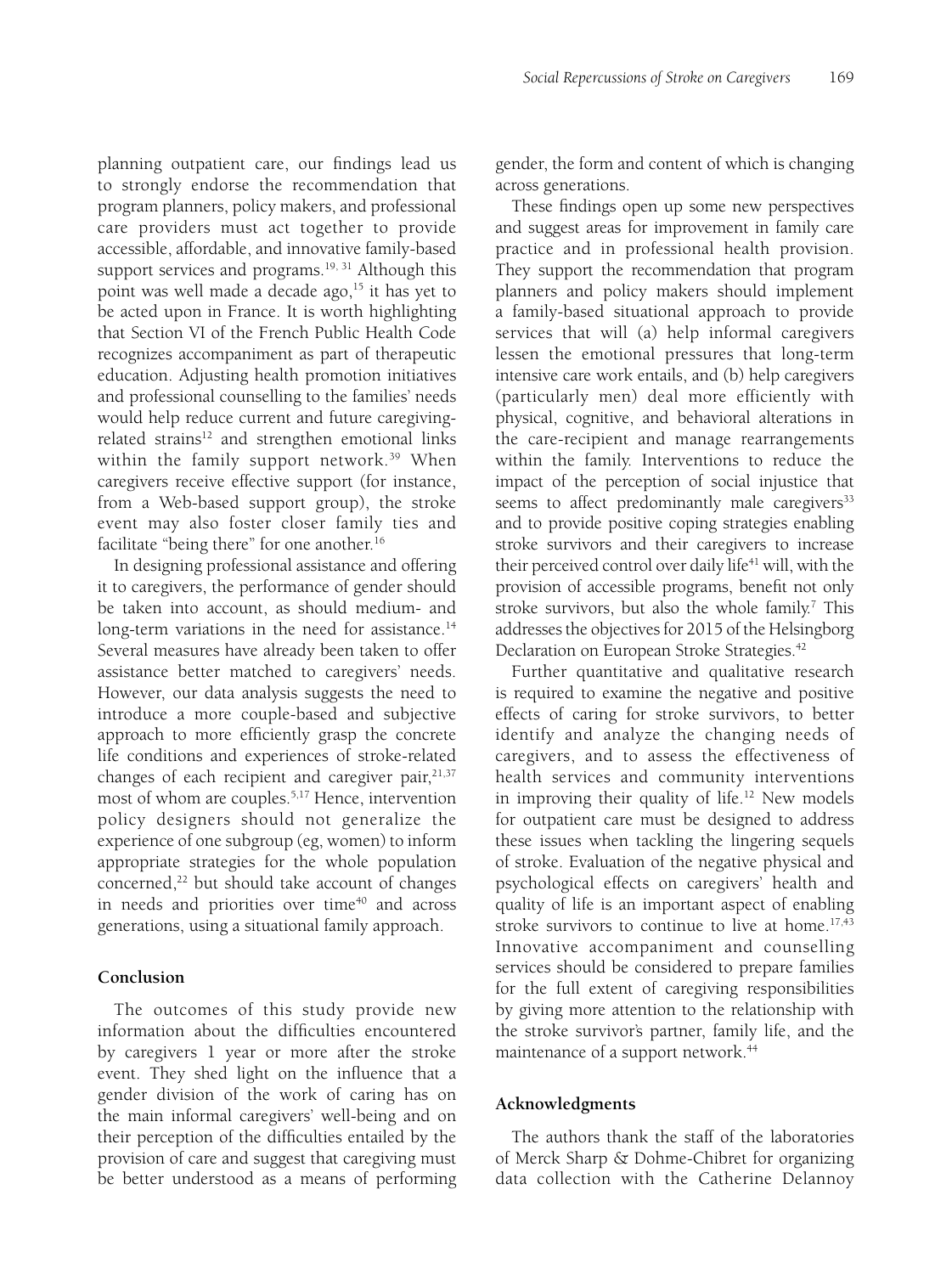Private Institute (France) and thank the Company for its financial support.

This research was used as pilot study in the development of the national project "Living in the Grand-Duchy of Luxembourg after a stroke: family

#### **REFERENCES**

- 1. Rosamond W, Flegal K, Friday G, et al. Heart disease and stroke statistics 2007 update: a report from the American Heart Association statistics committee and stroke statistics subcommittee. *Circulation*. 2007;115:69–171.
- 2. Thorvaldsen P, Kuulasmaa K, Rajakangas AM, Rastenyte D, Sarti C, Wilhelmsen L. Stroke trends in the WHO MONICA Project. *Stroke*. 1997;28: 500–506.
- 3. Kaste M, Fogelholm R, Rissanen A. Economic burden of stroke and the evaluation of new therapies. *Public Health*. 1998;112:103–112.
- 4. Aïach P. Retentissement chez les conjoints de personnes victimes d'un AVC [Repercussion at the couple of stroke survivors]. *Revue Praticien Médecine Générale*. 2006;20:518–523.
- 5. Kautz DD. Hope for love: practical advice for intimacy and sex after stroke. *Rehabil Nurs.* 2007;32(3):95–103.
- 6. Forsberg-Wärleby G, Möller A, Blomstrand CJ. Life satisfaction in spouses of patients with stroke during the first year after stroke. Rehabil Med. 2004;36(1):4–11.
- 7. Clark MS, Smith DS. Changes in family functioning for stroke rehabilitation patients and their families. *Int J Rehabil Res.* 1999;22(3):171–179.
- 8. Lincoln NB, Walker MF, Dixon A, Knights P. Evaluation of a multiprofessional community stroke team: a randomized control trial. *Clin Rehabil.* 2004;18:40–47.
- 9. Jungbauer J, Döll K, Wilz G. Gender- and agespecific aspects of assistance need in caregivers of stroke patients: results from a qualitative panel study. *Rehabilitation (Stuttg).* 2008;47(3):145–149.
- 10. Parag V, Hackett ML, Yapa CM, et al. The impact of stroke on unpaid caregivers: results from The Auckland Regional Community Stroke study, 2002- 2003. *Cerebrovascular Dis*. 2008;25(6):548–554.
- 11. Greveson G, James O. Improving long-term outcome after stroke-the views of patients and caregivers. *Health Trends*. 1991;23:161–162.
- 12. Low JT, Payne S, Roderick P. The impact of stroke on informal caregivers: a literature review. *Soc Sci Med*. 1999;49:711–725.
- 13. Green TL,King KM. The trajectory of minor stroke recovery for men and their female spousal caregivers: literature review. *J Adv Nurs.* 2007;58(6):517–531.
- 14. Draper P, Brocklehurst H. The impact of stroke on the well-being of the patient's spouse: an exploratory study. *J Clin Nurs.* 2007;16(2):264–271

repercussions and quality of life. Equality of access to care and social resources" and was financed by the National Fund for Research, Luxembourg FNR/VIVRE 06/06/06, the Ministry of Health, and the University of Luxembourg.

- 15. Ostwald SK, Davis S, Hersch G, Kelley C, Godwin KM. Evidence-based educational guidelines for stroke survivors after discharge home. *J Neurosci Nurs.* 2008;40(3)173–179, 191.
- 16. Pierce LL, Steiner V. What are male caregivers talking about? *Top Stroke Rehabil.* 2004;11:77–83.
- 17. Fatoye FO, Komolafe MA, Adewuya AO, Fatoye GK. Emotional distress and self-reported quality of life among primary caregivers of stroke survivors in Nigeria. *East Afr Med J.* 2006;83(5):271–279.
- 18. Lefebvre H, Levert MJ, Pelchat D, Lepage JG. Nature, sources, and impact of information on the adjustment of family caregivers: a pilot project. *Can J Nurs Res.* 2008;40(1):143–160.
- 19. Navaie-Waliser M, Spriggs A, Feldman PH. Informal caregiving: differential experiences by gender. *Med Care.* 2002;40(12):1249–1259.
- 20. Navaie-Waliser M, Feldman PH, Gould DA, Levine C, Kuerbis AN, Donelan K. When the caregiver needs care: the plight of vulnerable caregivers. *Am J Public Health*. 2002;92:409–413.
- 21. Ekstam L, Tham K, Borell L. Couples' approaches to changes in everyday life during the first year after stroke. *Scand J Occup Ther.* 2010;31:125–131.
- 22. Carroll M, Campbell L. Who now reads Parsons and Bales: casting a critical eye on the "gendered styles of caregiving" literature. *J Aging Stud.* 2008;22(1):24–31.
- 23. Tiegs TJ, Heesacker M, Ketterson TU, et al. Coping by stroke caregivers: sex similarities and differences. *Top Stroke Rehabil*. 2006;13:52–62.
- 24. Jongbloed L. Adaptation to a stroke: the experience of one couple. *Am J Occup Ther.* 1994;48(11):1006–1013.
- 25. Sugiura K, Ito M, Mikami H. Evaluation of gender differences of family caregivers with reference to the mode of caregiving at home and caregiver distress in Japan. *Nippon Koshu Eisei Zasshi*. 2004;51(4):240–251.
- 26. Boissonnat V. Handicaps, Inacapcités, Dépendance. *La documentation française, Revue Française Affaires Sociales*. 2003;1–2:29.
- 27. Kelly-Hayes PM, Robertson JT, Broderick JP, et al. The American Heart Association Stroke Outcome Classifi cation. *Stroke*. 1998;29:1274–1280.
- 28. Katz S, Ford AB, Moskowitz RW, Jackson BA, Jaffe MW. Studies of illness in the aged. The Index of ADL: a standardized measure of biological and psychosocial function. *JAMA*. 1963;185:914–919.
- 29. Dennis M, O'Rourke S, Lewis S, Sharpe M, Warlow C. A quantitative study of the emotional